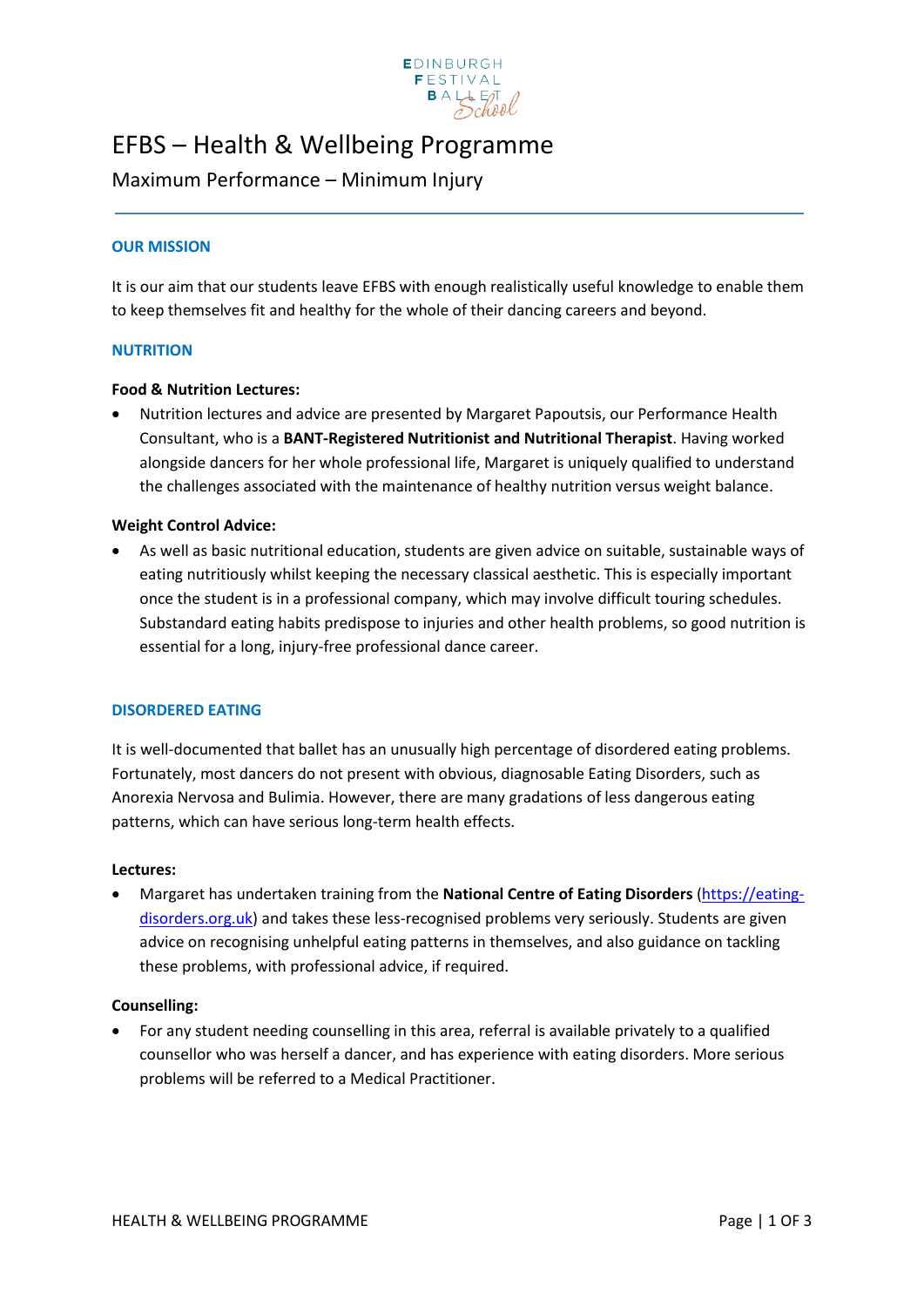

#### **MENTAL HEALTH**

#### **A Lifetime in Ballet:**

- It is undeniable that any career in performance is intrinsically stressful. The experience of being 'judged and corrected' continuously during training, and when performing professionally, is - by necessity - difficult, and not suitable for every personality.
- Dancers need resilience and the ability to forge ahead in the face of the inevitable setbacks which all will experience. However, development of these required characteristics will support students in every area of their lives – present and future.

#### **Our Approach:**

- EFBS aspires to achieve a realistic balance between the discipline required for the teaching of ballet, and the support and consideration necessary for psychological well-being.
- In view of their current and past experience of international dancing careers, our teachers have a deep understanding of the pressures of performing professionally.
- Teachers are always available to discuss with students any difficulties they may be experiencing, and suggest referral to medical or counselling advice, if necessary.
- Margaret is on the register of **Integrated Medicine for Mental Health.** [\(https://www.immh.org\)](https://www.immh.org/)

#### **DANCE MECHANICS & ANATOMY**

Experience has indicated that the attention span of dancers in Anatomy lectures is very limited, especially if the subject is taught with very little relationship to matters of dance technique. Generally, dancers learn most naturally by experiencing rather than simply being 'talked at'.

#### **Lectures:**

- EFBS students have lectures, not only in Anatomy, but more importantly, in the mechanical principles which apply to ballet technique. Understanding **why** they are required to execute steps in a specific way, allows them to work more efficiently, safely and enthusiastically.
- Lectures always contain appropriate practical, experiential elements.

# **Exercise instruction:**

- The various lessons are accompanied by instruction in exercises which are relevant to the immediate area being considered, and the associated ballet technique. This will also be invaluable should the student pursue a teaching career at a later date.
- Margaret has developed this approach for many years, and this has allowed several generations of dancers to become better performers, and eventually, better teachers themselves.